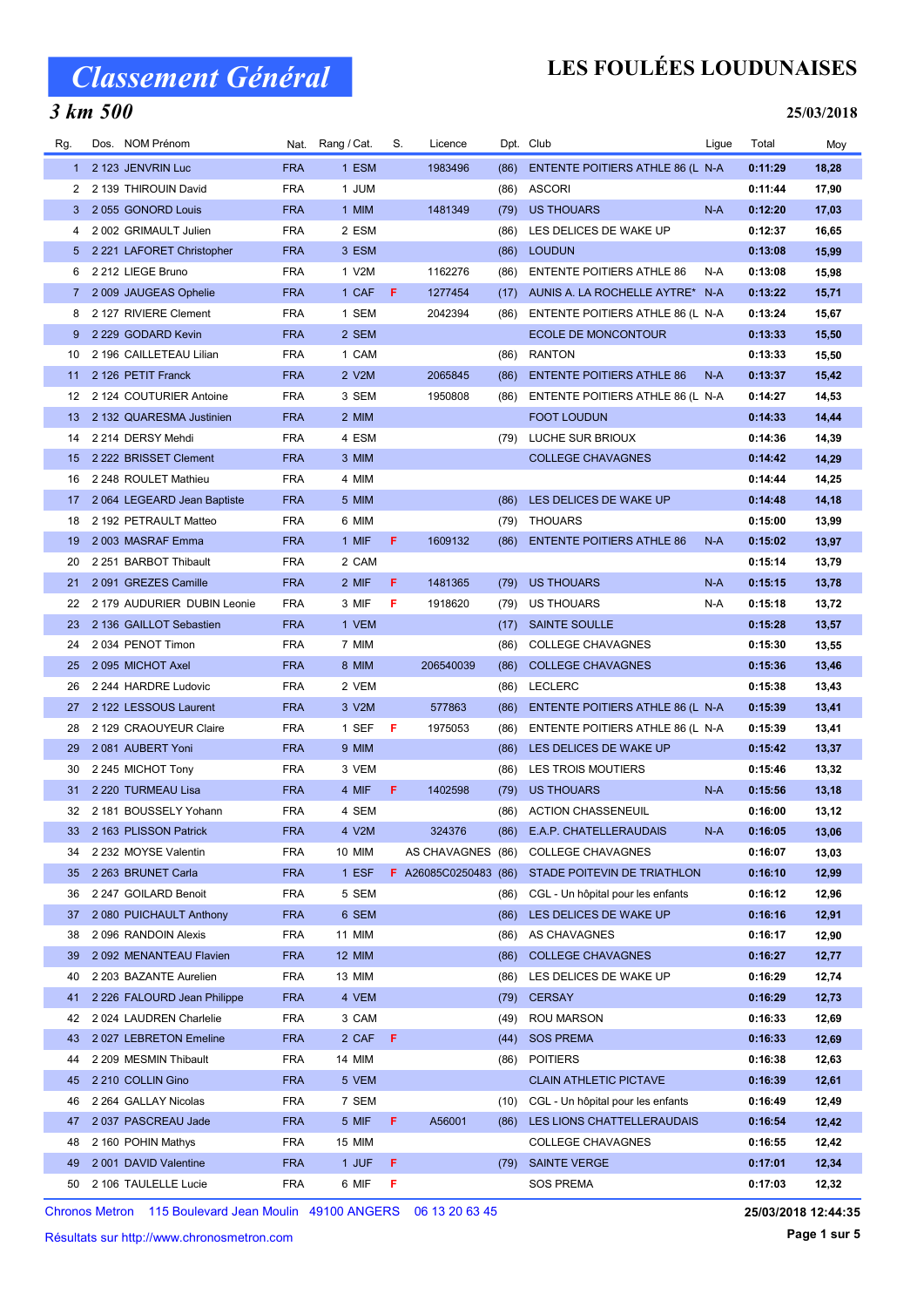## 3 km 500

## LES FOULÉES LOUDUNAISES

25/03/2018

| Rg. | Dos. NOM Prénom            | Nat.       | Rang / Cat.   | S.  | Licence    |      | Dpt. Club                         | Ligue | Total   | Moy   |
|-----|----------------------------|------------|---------------|-----|------------|------|-----------------------------------|-------|---------|-------|
| 51  | 2 246 RENAULT Jeremie      | <b>FRA</b> | 1 BAM         |     |            |      | <b>COURS TOUJOURS</b>             |       | 0:17:03 | 12,31 |
| 52  | 2 233 MALBRAND Colin       | <b>FRA</b> | <b>16 MIM</b> |     | 2065400002 | (86) | <b>COLLEGE CHAVAGNES</b>          |       | 0:17:06 | 12,29 |
| 53  | 2 170 JOUBERT Lucas        | <b>FRA</b> | 17 MIM        |     |            | (86) | <b>LOUDUN INTERIM</b>             |       | 0:17:08 | 12,26 |
| 54  | 2 108 COL Gerard           | <b>FRA</b> | 1 V4M         |     |            | (86) | LES DELICES DE WAKE UP            |       | 0:17:10 | 12,23 |
| 55  | 2097 PAPIN Alexandre       | <b>FRA</b> | 5 ESM         |     |            | (86) | CGL - Un hôpital pour les enfants |       | 0:17:19 | 12,13 |
| 56  | 2038 MARTIN Ines           | <b>FRA</b> | 7 MIF         | F   | 1862171    | (49) | S/L RACING CLUB DOUESSIN          | P-L   | 0:17:19 | 12,13 |
| 57  | 2076 NAULEAU Pierre        | <b>FRA</b> | 4 CAM         |     |            | (86) | ECOLE DE MONCONTOUR               |       | 0:17:20 | 12,12 |
| 58  | 2 237 MARCHAU Thierry      | <b>FRA</b> | 6 VEM         |     | 677858     | (49) | CLUB SPORTIF ALLONNAIS (LOIS P-L  |       | 0:17:21 | 12,10 |
| 59  | 2 159 PROUST Julien        | <b>FRA</b> | 8 SEM         |     |            | (79) | <b>COLLEGE CHAVAGNES</b>          |       | 0:17:28 | 12,03 |
| 60  | 2 234 MONDON Alex          | <b>FRA</b> | <b>18 MIM</b> |     | 206540049  | (86) | <b>COLLEGE CHAVAGNES</b>          |       | 0:17:29 | 12,02 |
| 61  | 2 191 TURQUOIS Nicolas     | <b>FRA</b> | 7 VEM         |     |            | (86) | <b>MONCONTOUR</b>                 |       | 0:17:29 | 12,01 |
| 62  | 2 213 BONNET Noa           | <b>FRA</b> | 19 MIM        |     |            | (86) | <b>LOUDUN</b>                     |       | 0:17:30 | 12,00 |
| 63  | 2 206 THADAUME Denis       | <b>FRA</b> | 9 SEM         |     |            |      | CGL - Un hôpital pour les enfants |       | 0:17:46 | 11,82 |
| 64  | 2 134 ESPINAT Thibault     | <b>FRA</b> | 20 MIM        |     | 1609178    | (86) | <b>ENTENTE POITIERS ATHLE 86</b>  | N-A   | 0:17:53 | 11,74 |
| 65  | 2 188 LOULERGUE Pierrick   | <b>FRA</b> | 5 V2M         |     |            |      |                                   |       | 0:17:59 | 11,68 |
| 66  | 2 118 MALLET Hadrien       | <b>FRA</b> | 10 SEM        |     |            | (86) | <b>COLLEGE CHAVAGNES</b>          |       | 0:18:02 | 11,64 |
| 67  | 2 176 HU Matthieu          | <b>FRA</b> | <b>11 SEM</b> |     |            |      | CGL - Un hôpital pour les enfants |       | 0:18:12 | 11,54 |
| 68  | 2 141 BODIN Amelie         | <b>FRA</b> | 3 CAF         | F   |            | (86) | <b>SAINT BENOIT</b>               |       | 0:18:19 | 11,47 |
| 69  | 2043 PAGIS Anthony         | <b>FRA</b> | 12 SEM        |     |            | (86) | KORIAN LES TROIS MOUTIERS         |       | 0:18:26 | 11,40 |
| 70  | 2068 GERONA Jean Claude    | <b>FRA</b> | 6 V2M         |     |            |      |                                   |       | 0:18:27 | 11,38 |
| 71  | 2085 GERARD Eugenie        | <b>FRA</b> | 8 MIF         | F   | A93650     |      | <b>BRUNET MIGNE</b>               |       | 0:18:29 | 11,36 |
| 72  | 2 144 MEN Liza             | <b>FRA</b> | 2 SEF         | -F  |            |      |                                   |       | 0:18:33 | 11,32 |
| 73  | 2 100 MASSONNET Richard    | <b>FRA</b> | 13 SEM        |     |            |      |                                   |       | 0:18:57 | 11,08 |
| 74  | 2 235 LIEGE Marie Noelle   | <b>FRA</b> | 1 V3F         | F   |            | (79) | LES SPORTIFS DU MERCREDI          |       | 0:19:10 | 10,95 |
| 75  | 2 131 HERBAULT Alice       | <b>FRA</b> | 2 JUF         | F   |            | (86) | <b>LOUDUN</b>                     |       | 0:19:17 | 10,89 |
| 76  | 2075 GUILBAULT Alain       | <b>FRA</b> | 7 V2M         |     |            | (86) | <b>LOUDUN</b>                     |       | 0:19:21 | 10,85 |
| 77  | 2 180 ORILLUS Laetitia     | <b>FRA</b> | 3 SEF         | F   |            | (86) | <b>KOBRAZ</b>                     |       | 0:19:25 | 10,82 |
| 78  | 2 202 JOUBERT Frederique   | <b>FRA</b> | 1 VEF         | F   |            | (86) | <b>LOUDUN INTERIM</b>             |       | 0:19:25 | 10,82 |
| 79  | 2 227 LEMOINE Oceane       | <b>FRA</b> | 4 CAF         | F   | 1929282    | (79) | <b>US THOUARS</b>                 | $N-A$ | 0:19:30 | 10,77 |
| 80  | 2094 NICOU Audrey          | <b>FRA</b> | 9 MIF         | F   |            | (86) | <b>COLLEGE CHAVAGNES</b>          |       | 0:19:33 | 10,74 |
| 81  | 2026 BAUDU Jean Paul       | <b>FRA</b> | 1 V3M         |     |            | (86) | <b>LOUDUN</b>                     |       | 0:19:37 | 10,71 |
| 82  | 2 208 CORDAZ Lisa          | <b>FRA</b> | 5 CAF         | -F  |            | (86) | LOUDUN HANDBALL HAUT POIT         |       | 0:19:38 | 10,70 |
| 83  | 2044 BOURDEAU Antonin      | <b>FRA</b> | <b>21 MIM</b> |     |            |      |                                   |       | 0:19:39 | 10,69 |
| 84  | 2 088 CHARPENTIER Peter    | <b>FRA</b> | 14 SEM        |     |            | (86) | <b>LOUDUN</b>                     |       | 0:19:39 | 10,69 |
| 85  | 2 040 TIFFENEAU Anthony    | <b>FRA</b> | 15 SEM        |     |            | (86) | KORIAN LES TROIS MOUTIERS         |       | 0:19:39 | 10,69 |
| 86  | 2 169 BODIN Lise           | FRA        | 2 ESF         | Æ   |            |      |                                   |       | 0:19:43 | 10,65 |
| 87  | 2 241 DESME Antoine        | <b>FRA</b> | 16 SEM        |     |            |      | CGL - Un hôpital pour les enfants |       | 0:19:46 | 10,62 |
| 88  | 2033 AYRAULT Virginie      | FRA        | 2 VEF         | Æ   |            | (86) | <b>POITIERS</b>                   |       | 0:19:47 | 10,62 |
| 89  | 2079 AYRAULT Jerome        | <b>FRA</b> | 8 V2M         |     |            | (86) | LES DELICES DE WAKE UP            |       | 0:19:49 | 10,60 |
| 90  | 2 111 HAMET Christelle     | FRA        | 4 SEF         | - F |            |      |                                   |       | 0:19:53 | 10,56 |
| 91  | 2 183 MOREAU Hugo          | <b>FRA</b> | 22 MIM        |     |            | (86) | <b>CHOUPPES</b>                   |       | 0:19:54 | 10,55 |
| 92  | 2 173 BAILLARGEAUX Manon   | <b>FRA</b> | 3 ESF         | F   |            | (86) | CHATELLERAULT                     |       | 0:20:02 | 10,48 |
| 93  | 2 225 SIMON David          | <b>FRA</b> | 8 VEM         |     |            |      |                                   |       | 0:20:03 | 10,48 |
| 94  | 2077 BOURREAU Linda        | <b>FRA</b> | 3 VEF         | -F  |            | (86) | LES DELICES DE WAKE UP            |       | 0:20:09 | 10,42 |
| 95  | 2 175 ARCHAMBAULT Frederic | <b>FRA</b> | 9 VEM         |     |            | (86) | <b>SAMMARCOLLES</b>               |       | 0:20:09 | 10,42 |
| 96  | 2 140 REVEREAULT Jacques   | <b>FRA</b> | 2 V3M         |     |            | (86) | <b>LOUDUN</b>                     |       | 0:20:11 | 10,41 |
| 97  | 2 148 PADIOLLEAU Megane    | <b>FRA</b> | 5 SEF         | F   |            | (86) | LES DELICES DE WAKE UP            |       | 0:20:23 | 10,30 |
| 98  | 2074 POUSSARD Nina         | FRA        | 3 JUF         | F   |            |      |                                   |       | 0:20:28 | 10,26 |
| 99  | 2 105 BERTHONNEAU Ophelie  | <b>FRA</b> | 6 SEF         | F   |            | (79) | <b>ECOLE DE MONCONTOUR</b>        |       | 0:20:34 | 10,21 |
| 100 | 2048 BERGEON Vincent       | FRA        | 10 VEM        |     |            |      | <b>TEAM BERGEON</b>               |       | 0:20:34 | 10,21 |

Chronos Metron 115 Boulevard Jean Moulin 49100 ANGERS 06 13 20 63 45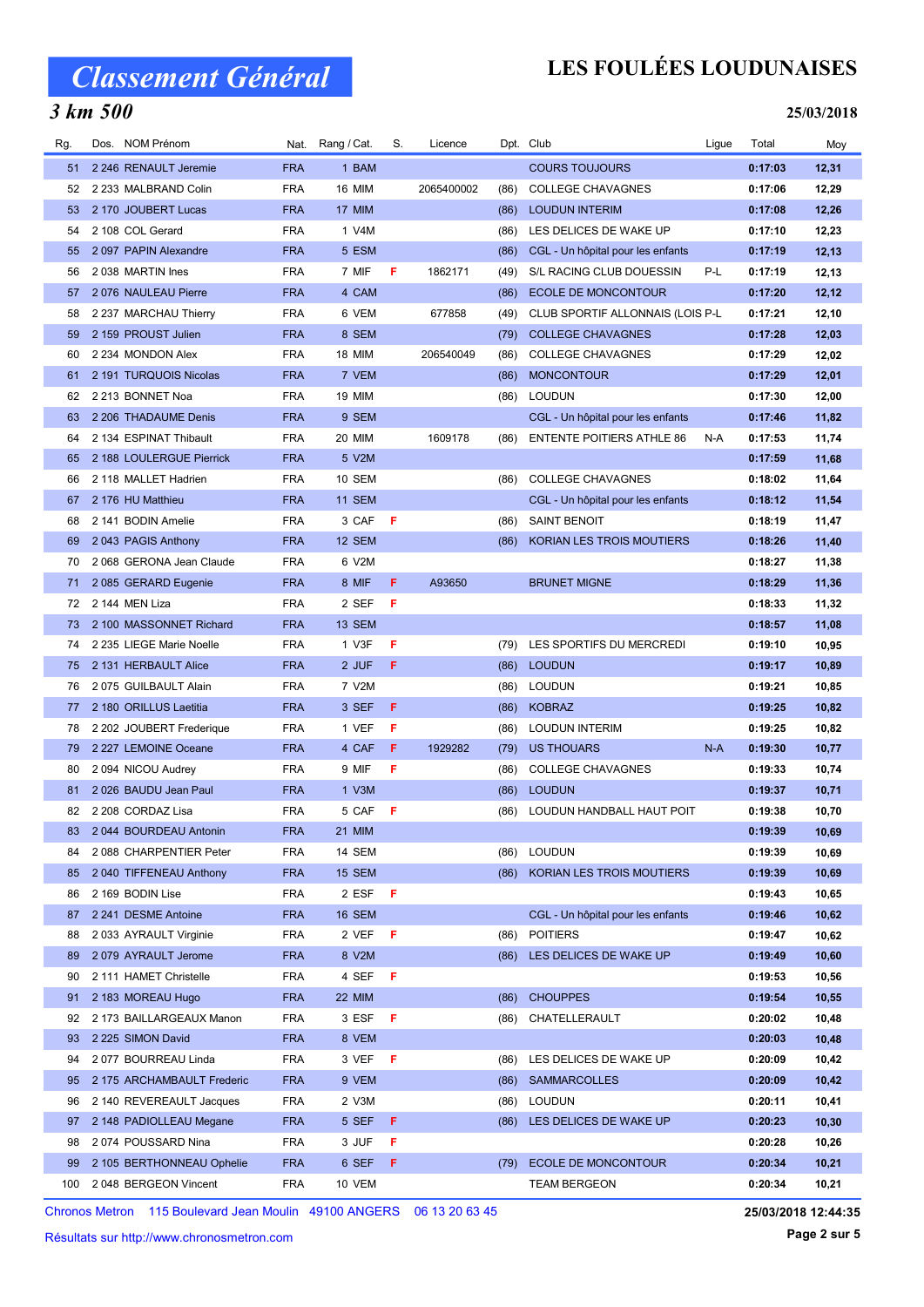## 3 km 500

## LES FOULÉES LOUDUNAISES

#### 25/03/2018

| Rg. | Dos. NOM Prénom                 | Nat.       | Rang / Cat.        | S. | Licence |      | Dpt. Club                         | Ligue | Total   | Moy    |
|-----|---------------------------------|------------|--------------------|----|---------|------|-----------------------------------|-------|---------|--------|
| 101 | 2 050 BERGEON Jade              | <b>FRA</b> | <b>10 MIF</b>      | F  |         | (86) | <b>TEAM BERGEON</b>               |       | 0:20:34 | 10,21  |
| 102 | 2049 BERGEON Nathalie           | <b>FRA</b> | 4 VEF              | F  |         | (86) | <b>TEAM BERGEON</b>               |       | 0:20:35 | 10,20  |
| 103 | 2 165 FIOLLE Angelique          | <b>FRA</b> | 5 VEF              | F  |         | (86) | <b>TEAM BERGEON</b>               |       | 0:20:35 | 10,20  |
| 104 | 2 157 GATILLON Arthur           | <b>FRA</b> | 23 MIM             |    |         | (37) | CGL - Un hôpital pour les enfants |       | 0:20:40 | 10,16  |
| 105 | 2 187 GRANDJEAN Catherine       | <b>FRA</b> | 6 VEF              | F  |         | (79) | <b>THOUARS</b>                    |       | 0:20:43 | 10, 13 |
| 106 | 2 155 GATILLON Patrice          | <b>FRA</b> | 9 V2M              |    |         |      | CGL - Un hôpital pour les enfants |       | 0:20:47 | 10,11  |
| 107 | 2 007 FOUQUET Nathalie          | <b>FRA</b> | 7 VEF              | F  |         | (86) | <b>DANGE SAINT ROMAIN</b>         |       | 0:21:11 | 9,91   |
| 108 | 2 217 LANDAIS Delphine          | <b>FRA</b> | 7 SEF              | F  |         | (86) | <b>ELIS</b>                       |       | 0:21:13 | 9,89   |
| 109 | 2 089 LE DOUARIN Katia          | <b>FRA</b> | 8 VEF              | F  |         | (86) | LES DELICES DE WAKE UP            |       | 0:21:14 | 9,89   |
| 110 | 2052 GESLIN Alice               | <b>FRA</b> | 4 ESF              | F  |         | (86) | CGL - Un hôpital pour les enfants |       | 0:21:23 | 9,82   |
| 111 | 2 115 BIRON Christelle          | <b>FRA</b> | 1 V <sub>2</sub> F | F  |         | (33) | LES DELICES DE WAKE UP            |       | 0:21:34 | 9,74   |
| 112 | 2 114 DUCHESNE Sophie           | <b>FRA</b> | 9 VEF              | F  |         | (86) | <b>FURIGNY</b>                    |       | 0:21:34 | 9,74   |
| 113 | 2 087 GANDIER Christelle        | <b>FRA</b> | <b>10 VEF</b>      | F  |         | (86) | LES DELICES DE WAKE UP            |       | 0:21:36 | 9,72   |
| 114 | 2 109 BRACONNIER Vincent        | <b>FRA</b> | 17 SEM             |    |         | (86) | <b>LES TROIS MOUTIERS</b>         |       | 0:21:36 | 9,72   |
| 115 | 2 133 MAINDRON Cyril            | <b>FRA</b> | 11 VEM             |    |         |      | CGL - Un hôpital pour les enfants |       | 0:21:39 | 9,70   |
| 116 | 2 059 BALADINE Charlene         | <b>FRA</b> | 8 SEF              | F  |         | (86) | <b>ALEX EMATEK</b>                |       | 0:21:46 | 9,65   |
| 117 | 2 142 COCHONNEAU GAZENGEL A FRA |            | 9 SEF              | F  |         | (86) | KUNG FU CLUB LOUDUNAIS            |       | 0:21:46 | 9,64   |
| 118 | 2 143 COCHONNEAU Nicolas        | <b>FRA</b> | 18 SEM             |    |         | (86) | LOUDUN HANBALL                    |       | 0:21:47 | 9,64   |
| 119 | 2 117 SKOROPAD Theo             | <b>FRA</b> | <b>24 MIM</b>      |    | 1934101 | (86) | LENCLOITRE JOGGING CLUB           | N-A   | 0:21:49 | 9,62   |
| 120 | 2 230 MORICEAU Ingrid           | <b>FRA</b> | 10 SEF             | F  |         | (86) | SALON JEAN MARC JOUBERT           |       | 0:21:51 | 9,61   |
| 121 | 2084 BAILLARGEANT Christophe    | <b>FRA</b> | <b>19 SEM</b>      |    |         | (37) | LES DELICES DE WAKE UP            |       | 0:21:52 | 9,61   |
| 122 | 2082 FORGET Angelique           | <b>FRA</b> | 11 SEF             | F  |         | (86) | LES DELICES DE WAKE UP            |       | 0:21:52 | 9,60   |
| 123 | 2042 MAINDRON Karen             | <b>FRA</b> | <b>12 SEF</b>      | F  |         | (49) | KORIAN LES TROIS MOUTIERS         |       | 0:21:54 | 9,59   |
| 124 | 2039 FRESNAIS Melissa           | <b>FRA</b> | 13 SEF             | F  |         | (86) | KORIAN LES TROIS MOUTIERS         |       | 0:21:55 | 9,58   |
| 125 | 2 186 VERGER Lucie              | <b>FRA</b> | <b>11 MIF</b>      | F  |         | (86) | <b>CSAI</b>                       |       | 0:21:55 | 9,58   |
| 126 | 2 219 COURTOIS Marie Josee      | <b>FRA</b> | 2 V <sub>2</sub> F | F  |         | (86) | <b>ELIS</b>                       |       | 0:21:56 | 9,58   |
| 127 | 2 228 MORICEAU Esther           | <b>FRA</b> | <b>14 SEF</b>      | F  |         | (37) | Salon jean marc joubert           |       | 0:22:03 | 9,52   |
| 128 | 2 243 HERAULT Severine          | <b>FRA</b> | <b>15 SEF</b>      | F  |         |      | <b>LECLERC</b>                    |       | 0:22:08 | 9,49   |
| 129 | 2 166 CAMUS Brigitte            | <b>FRA</b> | <b>11 VEF</b>      | F  |         | (79) | <b>ECHIRE</b>                     |       | 0:22:14 | 9,45   |
| 130 | 2 174 DURAND Alban              | <b>FRA</b> | 20 SEM             |    |         | (86) | <b>LOUDUN</b>                     |       | 0:22:14 | 9,44   |
| 131 | 2066 GALERNE Marine             | <b>FRA</b> | <b>16 SEF</b>      | F  |         | (86) | <b>LOUDUN</b>                     |       | 0:22:16 | 9,43   |
| 132 | 2029 DEVANNE Sonia              | <b>FRA</b> | 17 SEF             | F  |         | (79) | <b>LOUDUN INTERIM</b>             |       | 0:22:20 | 9,40   |
|     | 133 2 253 LECORDIER Veronique   | <b>FRA</b> | 3 V2F <b>F</b>     |    |         |      |                                   |       | 0:22:23 | 9,38   |
| 134 | 2 177 ROBIN Stephane            | <b>FRA</b> | 12 VEM             |    |         | (86) | SWEET AND STEEVE                  |       | 0:22:23 | 9,38   |
| 135 | 2 200 GUILBAUD Anais            | <b>FRA</b> | 6 CAF              | F. | 1400145 |      | <b>BRUNET MIGNE</b>               |       | 0:22:26 | 9,36   |
| 136 | 2 240 PIMBERT Pauline           | <b>FRA</b> | 18 SEF             | F  |         |      | <b>LECLERC</b>                    |       | 0:22:37 | 9,29   |
| 137 | 2 168 PELLETIER Laurence        | <b>FRA</b> | <b>12 VEF</b>      | F  |         |      |                                   |       | 0:22:42 | 9,25   |
| 138 | 2 224 ROUX Dominique            | <b>FRA</b> | 19 SEF             | F  |         | (79) | SAINTE OUENNE                     |       | 0:22:52 | 9,18   |
| 139 | 2 104 JIMBLET Caroline          | <b>FRA</b> | 5 ESF              | F. |         | (86) | Pharmacie du bon endroit          |       | 0:22:54 | 9,17   |
| 140 | 2057 BIGOT Juliette             | <b>FRA</b> | 20 SEF             | F  |         | (86) | <b>CEAUX EN LOUDUN</b>            |       | 0:22:54 | 9,17   |
| 141 | 2 167 PITAULT Marjolaine        | <b>FRA</b> | 21 SEF             | F. |         | (49) | KORIAN LES TROIS MOUTIERS         |       | 0:22:59 | 9,13   |
| 142 | 2 119 SERVANT Amandine          | <b>FRA</b> | 12 MIF             | F  |         | (86) | <b>COLLEGE CHAVAGNES</b>          |       | 0:23:01 | 9,13   |
| 143 | 2 252 MICHONNET Claudine        | <b>FRA</b> | 2 V3F              | F  |         |      |                                   |       | 0:23:01 | 9,12   |
| 144 | 2 005 LAURIN Martine            | <b>FRA</b> | 4 V2F              | F  |         | (86) | <b>LES ORMES</b>                  |       | 0:23:02 | 9,12   |
| 145 | 2046 PHELIPPON Beatrice         | <b>FRA</b> | <b>22 SEF</b>      | F. |         | (86) | <b>CHABOURNAY</b>                 |       | 0:23:02 | 9,12   |
| 146 | 2 093 RUEL Andreane             | <b>FRA</b> | 13 MIF             | F  |         | (86) | <b>COLLEGE CHAVAGNES</b>          |       | 0:23:04 | 9,11   |
| 147 | 2 120 HUCHET Tiphany            | <b>FRA</b> | <b>14 MIF</b>      | F  |         | (86) | <b>COLLEGE CHAVAGNES</b>          |       | 0:23:04 | 9,10   |
| 148 | 2 035 EGAL Lucie                | <b>FRA</b> | 13 VEF             | F. |         | (86) | <b>COLLEGE CHAVAGNES</b>          |       | 0:23:05 | 9,10   |
| 149 | 2 162 SENNECHEAU Linda          | <b>FRA</b> | <b>14 VEF</b>      | F  |         |      | <b>KOBRAZ</b>                     |       | 0:23:06 | 9,09   |
| 150 | 2 062 MEUNIER Justine           | <b>FRA</b> | 6 ESF              | F  |         | (86) | <b>ALEX EMATEK</b>                |       | 0:23:06 | 9,09   |
|     |                                 |            |                    |    |         |      |                                   |       |         |        |

Chronos Metron 115 Boulevard Jean Moulin 49100 ANGERS 06 13 20 63 45

Résultats sur http://www.chronosmetron.com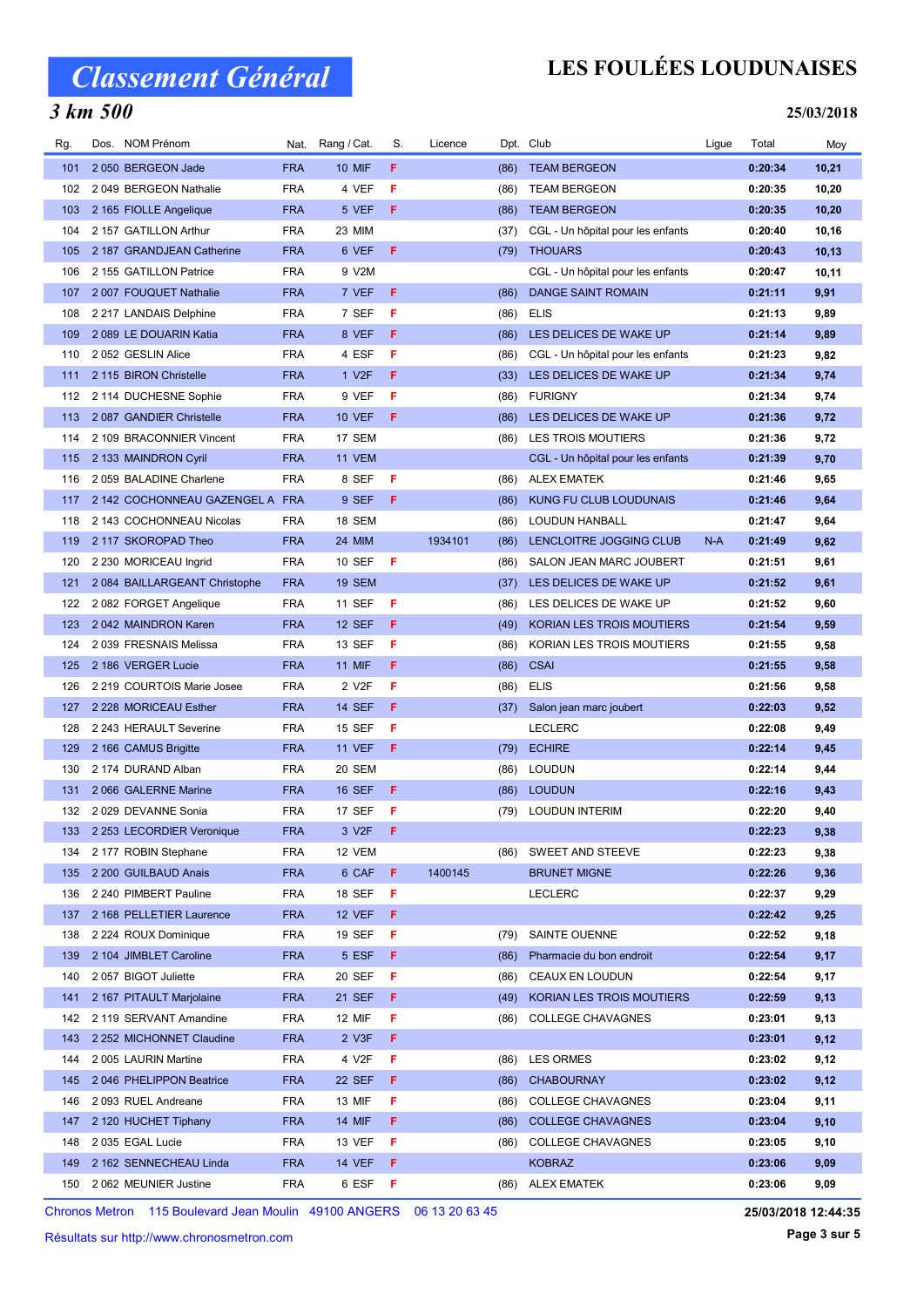## 3 km 500

## LES FOULÉES LOUDUNAISES

#### 25/03/2018

| Rg. | Dos. NOM Prénom                   |            | Nat. Rang / Cat.   | S.  | Licence |      | Dpt. Club                         | Ligue | Total   | Moy  |
|-----|-----------------------------------|------------|--------------------|-----|---------|------|-----------------------------------|-------|---------|------|
| 151 | 2061 PICARD Anais                 | <b>FRA</b> | 24 SEF             | F   |         |      | (37) ALEX EMATEK                  |       | 0:23:07 | 9,08 |
| 152 | 2 099 MARTEAU Stephanie           | <b>FRA</b> | 23 SEF             | F   |         |      |                                   |       | 0:23:07 | 9,08 |
| 153 | 2067 FLEURY Laurence              | <b>FRA</b> | 5 V <sub>2</sub> F | F   |         | (86) | <b>CHABOURNAY</b>                 |       | 0:23:07 | 9,08 |
| 154 | 2 101 ORILLUS Angelique           | <b>FRA</b> | 15 VEF             | F   |         |      | <b>CO ENTREPRENEURS</b>           |       | 0:23:13 | 9,05 |
| 155 | 2 058 RAIMBEAULT Cecilia          | <b>FRA</b> | 7 ESF              | F   |         | (86) | <b>ALEX EMATEK</b>                |       | 0:23:19 | 9,00 |
| 156 | 2017 LAMBERT Sandrine             | <b>FRA</b> | 16 VEF             | F   |         | (86) | LOUDUN                            |       | 0:23:22 | 8,99 |
| 157 | 2 153 GUERIN Marion               | <b>FRA</b> | 25 SEF             | F   |         | (37) | LES DELICES DE WAKE UP            |       | 0:23:25 | 8,97 |
| 158 | 2008 PERON Brigitte               | <b>FRA</b> | 6 V2F              | F   |         | (91) | <b>CHILLY MAZARIN</b>             |       | 0:23:27 | 8,96 |
| 159 | 2 182 LARGES Francoise            | <b>FRA</b> | 7 V <sub>2</sub> F | F   | 1449597 | (79) | US THOUARS (LOISIR)               | $N-A$ | 0:23:28 | 8,95 |
| 160 | 2011 BERGEARD LAQUIEZE Moniqu FRA |            | 8 V2F              | F   |         | (86) | <b>LOUDUN</b>                     |       | 0:23:33 | 8,92 |
| 161 | 2 113 GIVELET Mathias             | <b>FRA</b> | 21 SEM             |     |         | (79) | <b>AIRVAULT</b>                   |       | 0:23:33 | 8,92 |
| 162 | 2 236 BILLAUD Joseph              | <b>FRA</b> | 2 V4M              |     |         | (86) | LOUDUN                            |       | 0:23:37 | 8,89 |
| 163 | 2 152 RICHARD Murielle            | <b>FRA</b> | 9 V2F              | F   |         |      | (79) LES DELICES DE WAKE UP       |       | 0:23:40 | 8,87 |
| 164 | 2 193 GALLAY Laurent              | <b>FRA</b> | 13 VEM             |     |         | (86) | CGL - Un hôpital pour les enfants |       | 0:23:46 | 8,84 |
| 165 | 2004 LANGEVIN Laurence            | <b>FRA</b> | 26 SEF             | F   |         | (49) | <b>BRION</b>                      |       | 0:23:46 | 8,83 |
| 166 | 2 146 GROS Carine                 | <b>FRA</b> | 17 VEF             | F   | 911209  | (79) | US THOUARS (LOISIR)               | N-A   | 0:23:54 | 8,79 |
| 167 | 2 135 TURPAULT Catherine          | <b>FRA</b> | 3 V3F              | F.  | 1348523 | (79) | US THOUARS (LOISIR)               | N-A   | 0:23:54 | 8,78 |
| 168 | 2 030 GUEDON Joseph               | <b>FRA</b> | 3 V4M              |     | 425849  | (49) | ENTENTE DES MAUGES* (LOISIR P-L   |       | 0:23:56 | 8,77 |
| 169 | 2060 LIBERGE Justine              | <b>FRA</b> | <b>27 SEF</b>      | F   |         | (86) | <b>ALEX EMATEK</b>                |       | 0:23:56 | 8,77 |
| 170 | 2 150 QUEVAL Lise                 | <b>FRA</b> | 28 SEF             | F   |         | (86) | LES DELICES DE WAKE UP            |       | 0:23:59 | 8,76 |
| 171 | 2 201 PEROCHON Severine           | <b>FRA</b> | <b>18 VEF</b>      | F   |         | (86) | <b>NAINTRE</b>                    |       | 0:24:05 | 8,72 |
| 172 | 2053 BARBIER Helene               | <b>FRA</b> | 8 ESF              | - F |         |      |                                   |       | 0:24:08 | 8,70 |
| 173 | 2 198 COACOLO Mael                | <b>FRA</b> | <b>25 MIM</b>      |     |         | (86) | <b>LOUDUN</b>                     |       | 0:24:09 | 8,70 |
| 174 | 2 149 BRETAUDEAU Eleonore         | <b>FRA</b> | 29 SEF             | F   |         |      | (86) LES DELICES DE WAKE UP       |       | 0:24:11 | 8,69 |
| 175 | 2 215 BAUDRY Benjamin             | <b>FRA</b> | 22 SEM             |     |         | (86) | CHATELLERAULT                     |       | 0:24:18 | 8,64 |
| 176 | 2 178 LHERAUD Marjorie            | <b>FRA</b> | 30 SEF             | - F |         | (86) | SWEET AND STEEVE                  |       | 0:24:18 | 8,64 |
| 177 | 2 189 PINEAU Raphael              | <b>FRA</b> | 23 SEM             |     |         | (86) | <b>BRUNET MIGNE</b>               |       | 0:24:19 | 8,64 |
| 178 | 2 238 BOUKHALFA Guenola           | <b>FRA</b> | <b>19 VEF</b>      | F   |         | (86) | <b>LOUDUN</b>                     |       | 0:24:19 | 8,63 |
| 179 | 2041 BARRAUD Ophelie              | <b>FRA</b> | 31 SEF             | F   |         | (86) | KORIAN LES TROIS MOUTIERS         |       | 0:24:25 | 8,60 |
| 180 | 2 107 BERGE Alexandra             | <b>FRA</b> | <b>20 VEF</b>      | F   |         | (86) | <b>PRINCAY</b>                    |       | 0:24:29 | 8,58 |
| 181 | 2 103 SEDDAK Ibrahim              | <b>FRA</b> | 5 CAM              |     |         | (37) | <b>SAVONNIERES</b>                |       | 0:24:38 | 8,53 |
| 182 | 2 032 CHEVALLIER Magalie          | <b>FRA</b> | 32 SEF             | - F |         | (86) | LES TROIS MOUTIERS                |       | 0:24:38 | 8,52 |
|     | 183 2 036 BLANCHIN Anne Laure     | <b>FRA</b> | 33 SEF F           |     |         |      | (86) LOUDUN                       |       | 0:24:54 | 8,43 |
| 184 | 2065 QUINTY Nadine                | <b>FRA</b> | 10 V2F             | F   |         |      | <b>LOUDUN INTERIM</b>             |       | 0:24:54 | 8,43 |
| 185 | 2054 ROUX Gilles                  | <b>FRA</b> | 10 V2M             |     |         |      | MARIE DE LOUDUN                   |       | 0:25:01 | 8,39 |
| 186 | 2072 BENARD Sandrine              | <b>FRA</b> | 11 V2F             | F   |         | (37) | KORIAN LES TROIS MOUTIERS         |       | 0:25:34 | 8,21 |
| 187 | 2023 HAESE THIERRY Marine         | <b>FRA</b> | 34 SEF             | F   |         |      | <b>SOS PREMA</b>                  |       | 0:25:41 | 8,18 |
| 188 | 2 216 CHARRIER Christelle         | <b>FRA</b> | 21 VEF             | F   |         | (86) | <b>ELIS</b>                       |       | 0:25:46 | 8,15 |
| 189 | 2 110 PROUST Laetitia             | <b>FRA</b> | 35 SEF             | F   |         | (86) | <b>ECOLE DE MONCONTOUR</b>        |       | 0:25:55 | 8,10 |
| 190 | 2 164 ROULON Celine               | <b>FRA</b> | 23 VEF             | F   |         | (86) | ECOLE DE MONCONTOUR               |       | 0:25:56 | 8,10 |
| 191 | 2 249 JACQUELIN Inconnu           | <b>FRA</b> | 22 VEF             | F   |         |      | <b>GAZELLE LISSE</b>              |       | 0:25:56 | 8,10 |
| 192 | 2071 VERRIER Anais                | <b>FRA</b> | 36 SEF             | F   |         | (86) | ECOLE DE MONCONTOUR               |       | 0:25:57 | 8,09 |
| 193 | 2 112 BOURLOTON Nelly             | <b>FRA</b> | <b>24 VEF</b>      | F.  |         |      |                                   |       | 0:26:04 | 8,06 |
| 194 | 2 211 PESSEREAU Karine            | <b>FRA</b> | 37 SEF             | - F |         | (86) | <b>LOUDUN</b>                     |       | 0:26:07 | 8,04 |
| 195 | 2 147 PESSEREAU Janick            | <b>FRA</b> | 3 V3M              |     |         | (86) | <b>CEAUX EN LOUDUN</b>            |       | 0:26:07 | 8,04 |
| 196 | 2015 GAUTREAU Vanessa             | <b>FRA</b> | 38 SEF             | F   |         |      | (86) LES DELICES DE WAKE UP       |       | 0:26:22 | 7,96 |
| 197 | 2 250 BOURRON Angelina            | <b>FRA</b> | <b>25 VEF</b>      | F.  |         |      |                                   |       | 0:26:34 | 7,90 |
| 198 | 2 116 BOSCHER Rozenn              | <b>FRA</b> | 12 V2F             | F.  |         |      |                                   |       | 0:26:35 | 7,90 |
| 199 | 2014 ROBIN Muriel                 | <b>FRA</b> | 26 VEF             | F   |         | (86) | <b>CO ENTREPRENEURS</b>           |       | 0:26:43 | 7,86 |
| 200 | 2 218 BOYER Dorine                | FRA        | 39 SEF             | - F |         | (86) | <b>ELIS</b>                       |       | 0:26:43 | 7,86 |

Chronos Metron 115 Boulevard Jean Moulin 49100 ANGERS 06 13 20 63 45